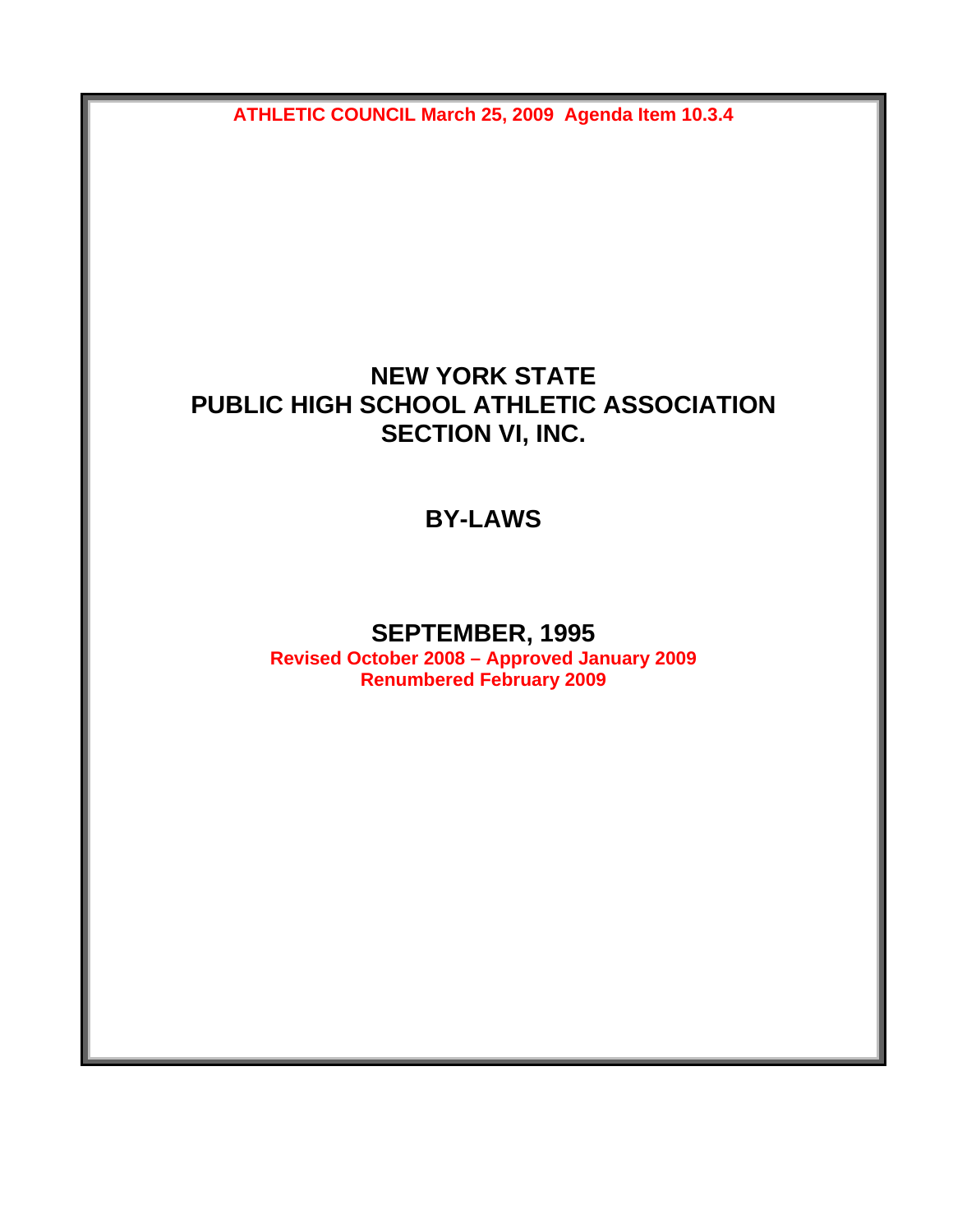## **BY-LAWS - TABLE OF CONTENTS**

|           | Page                                                                                           |
|-----------|------------------------------------------------------------------------------------------------|
| Article 1 |                                                                                                |
| Article 2 |                                                                                                |
| Article 3 | <b>Executive Director</b><br>3.1<br>Title $\ldots$ .<br>3.2<br>3.3<br>3.4<br>3.5<br>3.6<br>3.7 |
| Article 4 | 4.1<br>4.2<br>4.3<br>4.4<br>4.5<br>4.6<br>4.7<br>4.8<br>4.9<br>4.10<br>4.11                    |
| Article 5 | Sport chairpersons<br>5.1<br>5.2<br>5.3<br>5.4<br>5.5                                          |
| Article 6 | <b>Athletic Council</b><br>6.1                                                                 |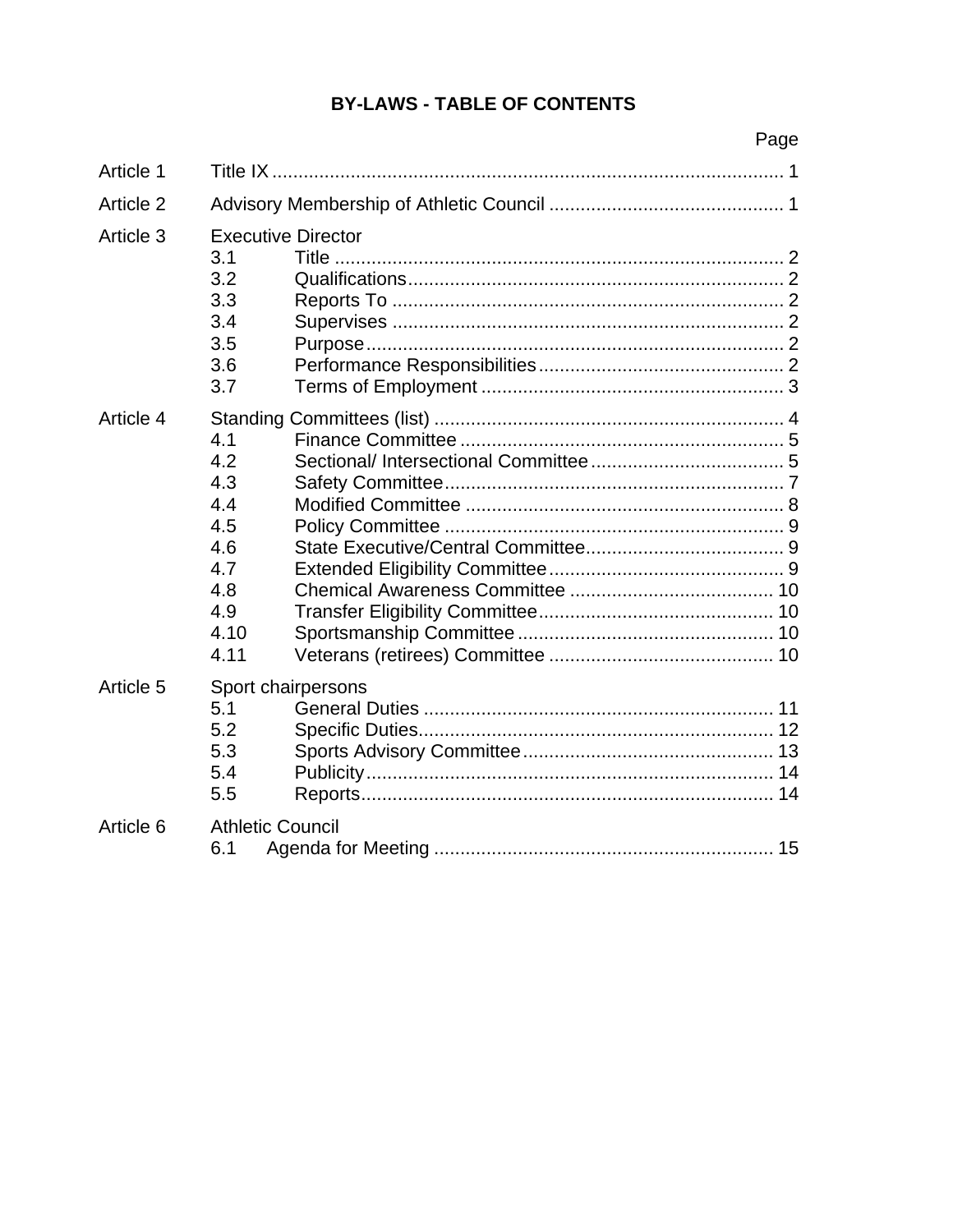# **BY LAWS**

## Article 1 - Title IX

1.1 Title IX is the portion of the Educational Amendments of 1972, which prohibits sex discrimination in Federal Assist Programs. Specifically Title IX states, "no person in the United States shall, on the basis of sex, be excluded from participation in, be denied the benefits of, or be subjected to discrimination under any education program or activity receiving Federal Financial Assistance."

#### Article 2 – Advisory Membership of the Athletic Council

2.1 Advisory Council – All Superintendents, High School, and Middle School Principals, Athletic Directors and Coaches of member schools are members of the Advisory Council of this Association and may be convened at the pleasure of the President. They are eligible to serve on committees and entitled to make recommendations to the Executive Committee on all matters pertaining to the conduct of interscholastic athletics.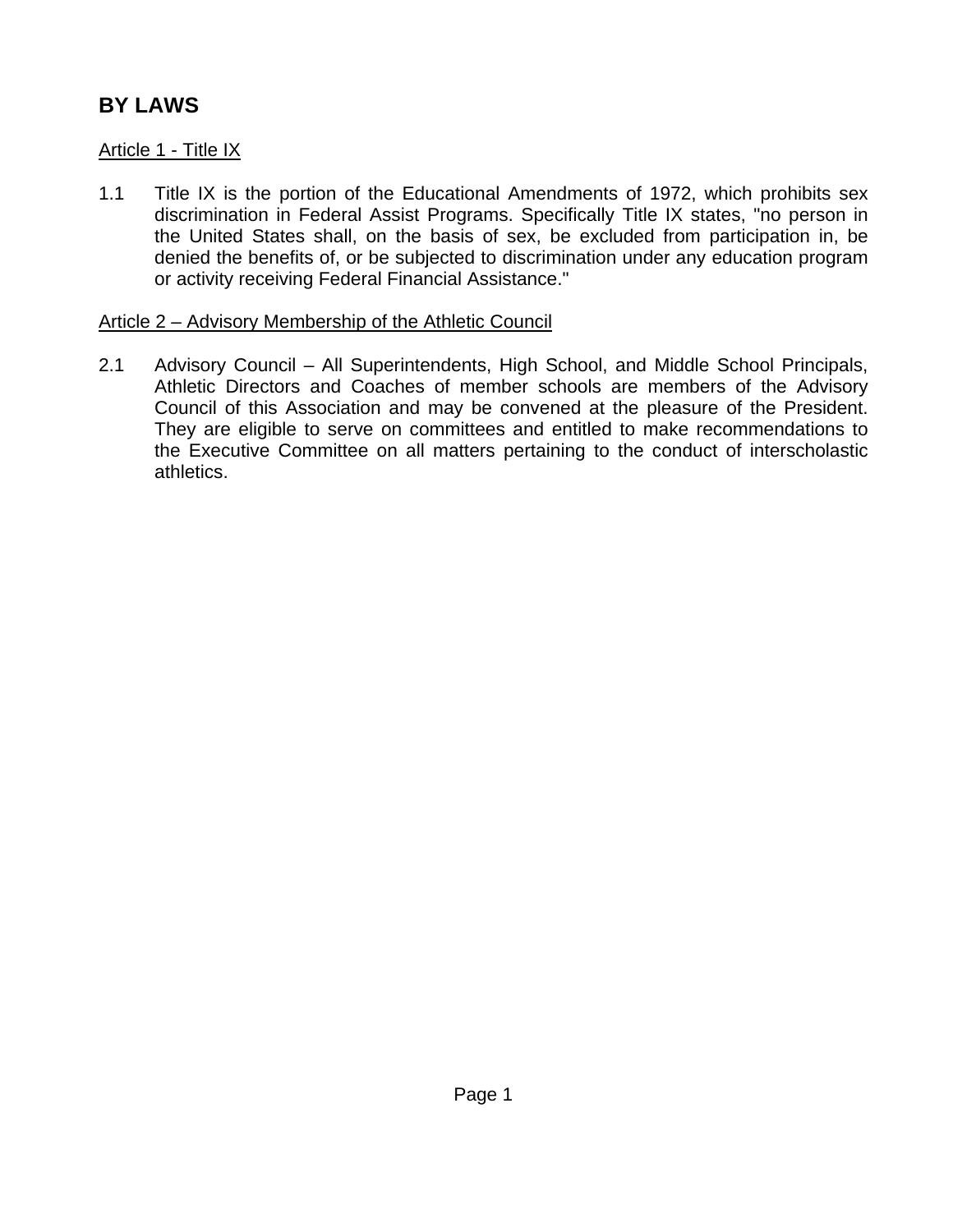#### Article 3 - Executive Director

- 3.1 Title: Executive Director Section VI New York State Public High School Athletic Association, Inc.
- 3.2 Qualifications
	- 3.2.1 Possesses a valid New York State teaching or administrator certificate.
	- 3.2.2 Current or former employee of a New York State public school system or BOCES.
	- 3.2.3 Experience as a League officer, Section officer or Section sport chairperson preferred.
	- 3.2.4 Possesses other qualifications as the Section VI Athletic Council may find appropriate and acceptable.
- 3.3 Reports to
	- 3.3.1 Section VI President and Athletic Council.
- 3.4 Supervises
	- 3.4.1 Any staff designated in the Constitution, By-Laws or as assigned by the President or Athletic Council.
- 3.5 Purpose
	- 3.5.1 To assist the Section VI Executive Committee and Athletic Council in the development, implementation and coordination of the Section VI interscholastic program for both boys and girls.
- 3.6 Performance Responsibilities To ensure but not limited to the following:
	- 3.6.1 July August
		- 3.6.1.1 Prepare and mail annual dues notices.
		- 3.6.1.2 Collect information on awards needed each year, order and distribute to sport chairpersons.
		- 3.6.1.3 Complete payment of spring activities.
		- 3.6.1.4 Distribute Section VI passes and Lifetime passes as per Section VI Pass Policy.
		- 3.6.1.5 Complete annual financial report.
		- 3.6.1.6 Order necessary supplies such as pins, contestant numbers, etc.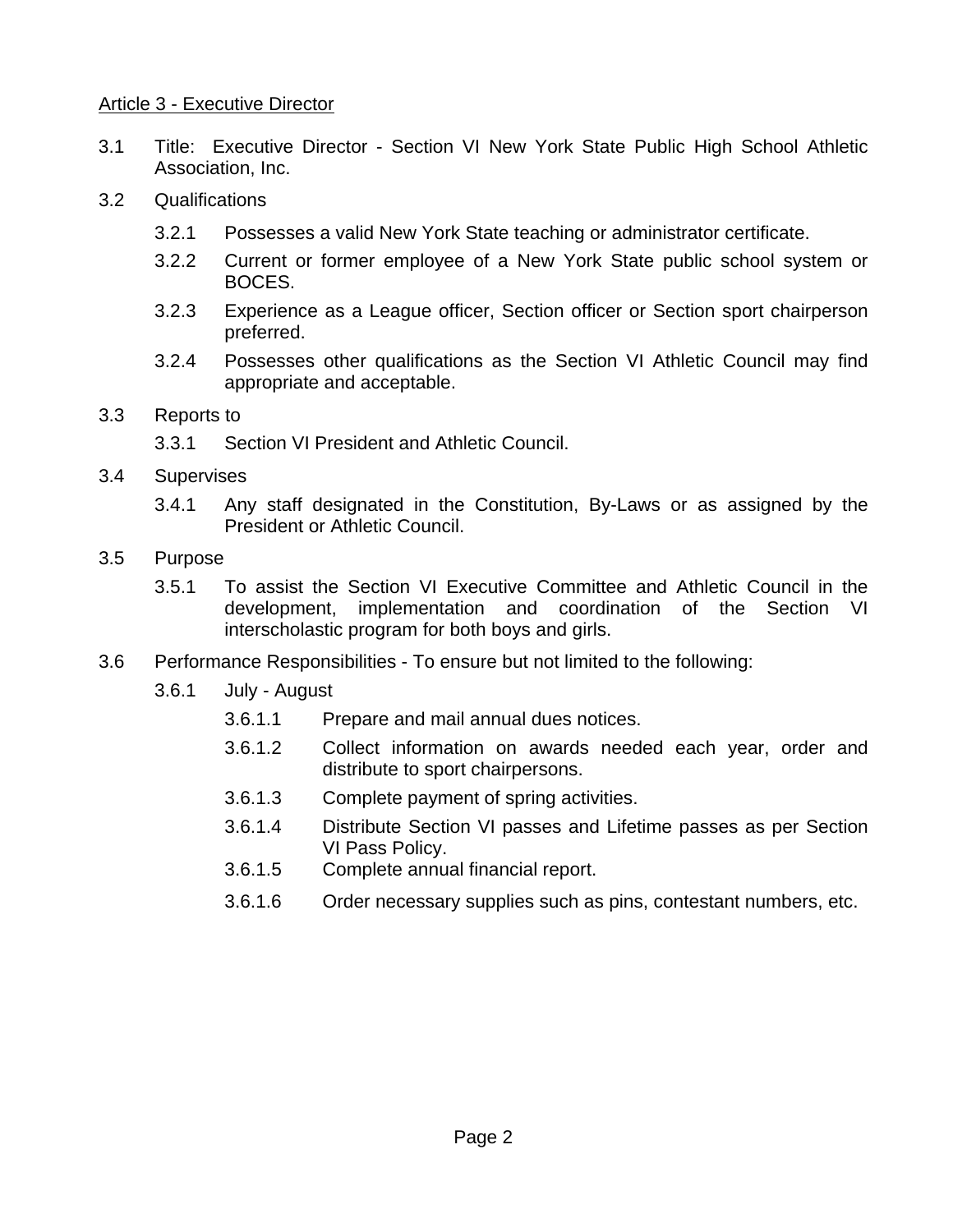- 3.6.2 September June
	- 3.6.2.1 Pay all bills and record same.
	- 3.6.2.2 Send out bills to member schools, extra awards, etc.
	- 3.6.2.3 Send out annual budget forms to all sport chairpersons.
	- 3.6.2.4 Prepare and mail minutes of all meetings.
	- 3.6.2.5 Assist President in daily conduct of sectional affairs.
	- 3.6.2.6 Assist sport chairpersons in conduct of their sport.
	- 3.6.2.7 Assist in the preparation of the annual Section VI Directory for upcoming year (should be done in May and June).
	- 3.6.2.8 Assist in keeping the Constitution updated.
	- 3.6.2.9 Assist in keeping rules and regulations updated.
	- 3.6.2.10 Assist member schools with interpretation of rules and regulations.
	- 3.6.2.11 Prepare necessary news releases with approval of President.
	- 3.6.2.12 Assist Finance Committee in preparation of annual sectional budget.
	- 3.6.2.13 Carry out such other responsibilities as requested by Section VI President, Executive Committee or Athletic Council.
	- 3.6.2.14 Carry out appropriate activity through the media to promote interest in and understanding of interscholastic athletics in Section VI.
	- 3.6.2.15 Transportation: Act as liaison between the Executive Committee, Athletic Council, Sport chairpersons and designated Travel Agency.
- 3.6.3 Spokesperson for the Section when the President is not available.
- 3.7 Terms of Employment
	- 3.7.1 Work hours as specified in the contract.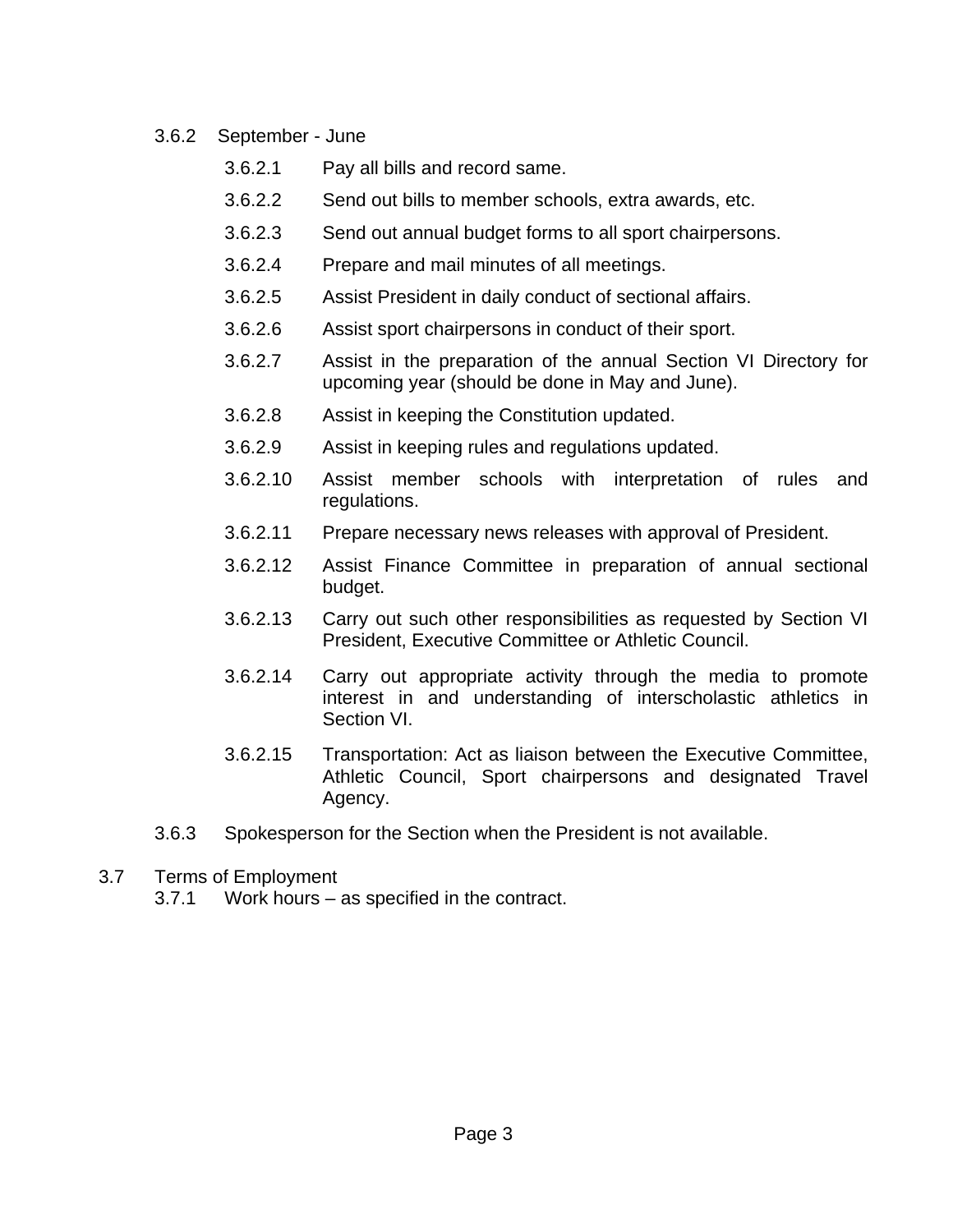### Article 4 - Standing Committees

The following standing committees are established as an effort of the Athletic Council to provide continuous and ongoing activity outside of the activities of sport chairpersons. These committees report to the Executive Director and the Athletic Council as necessary.

- 4.1 Finance Committee
- 4.2 Sectional/ Intersectional Committee
- 4.3 Safety Committee
- 4.4 Modified Committee
- 4.5 Policy Committee
- 4.6 State Executive/Central Committee
- 4.7 Extended Eligibility Committee
- 4.8 Chemical Awareness Committee
- 4.9 Transfer Eligibility Committee
- 4.10 Sportsmanship Committee
- 4.11 Veterans (Retirees) Committee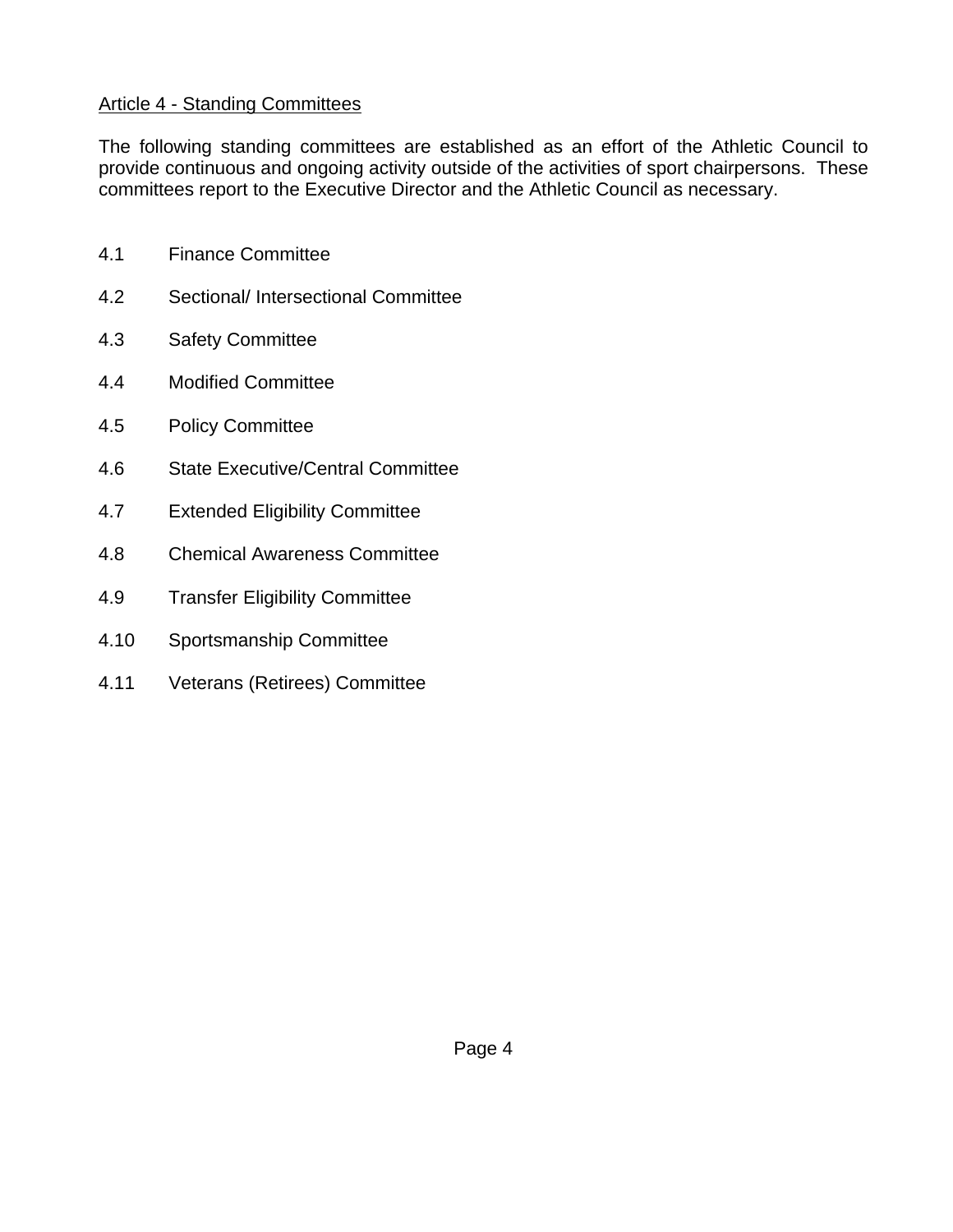#### 4.1 Finance Committee

- 4.1.1 Definition and Makeup The Finance Committee of Section VI shall consist of an appointed chairperson, preferably a standing School Business Official, the Executive Director, and one representative from each of the leagues. Additional members may be named by the chairperson.
- 4.1.2 Purpose
	- 4.1.2.1 Develop a proposed budget or financial plan in cooperation with sport and committee chairpersons.
	- 4.1.2.2 Present a budget recommendation to the Athletic Council at its November meeting with a corresponding vote held at the January meeting.
	- 4.1.2.3 Update the Athletic Council on the financial status of the Section at each regular meeting and present recommendations when warranted.
	- 4.1.2.4 Provide recommendations on expenditures.
	- 4.1.2.5 Conduct contract negotiations with the officials chapter(s) on behalf of the Section
	- 4.1.2.6 Responsible for contract interpretation, administration and implementation.
- 4.2 Sectional/ Intersectional Activities Committee
	- 4.2.1 Membership

Shall consist of the Executive Director as chairperson, one representative from each league and a Representative from the Central Committee.

- 4.2.2 Duties
	- 4.2.2.1 Responsible for development of the sectional and intersectional activities calendar, one calendar year in advance if feasible. The calendar for Section VI should indicate the following:
		- Section starting dates for practices.
		- Sectional dates and sites.
		- Intersectional dates and sites.
		- Athletic Council Meeting dates, times, and sites.
		- Timeline for Finance Committee budget.

• National and State Testing Dates.

Copies of this calendar to be distributed to the following:

- Athletic Council and Executive Committee.
- Athletic Council League/ BOCES Representatives. (It is the responsibility of the League/ BOCES representatives to distribute it to their constituents.)
- All Sport chairpersons.
- All Committee Chairpersons.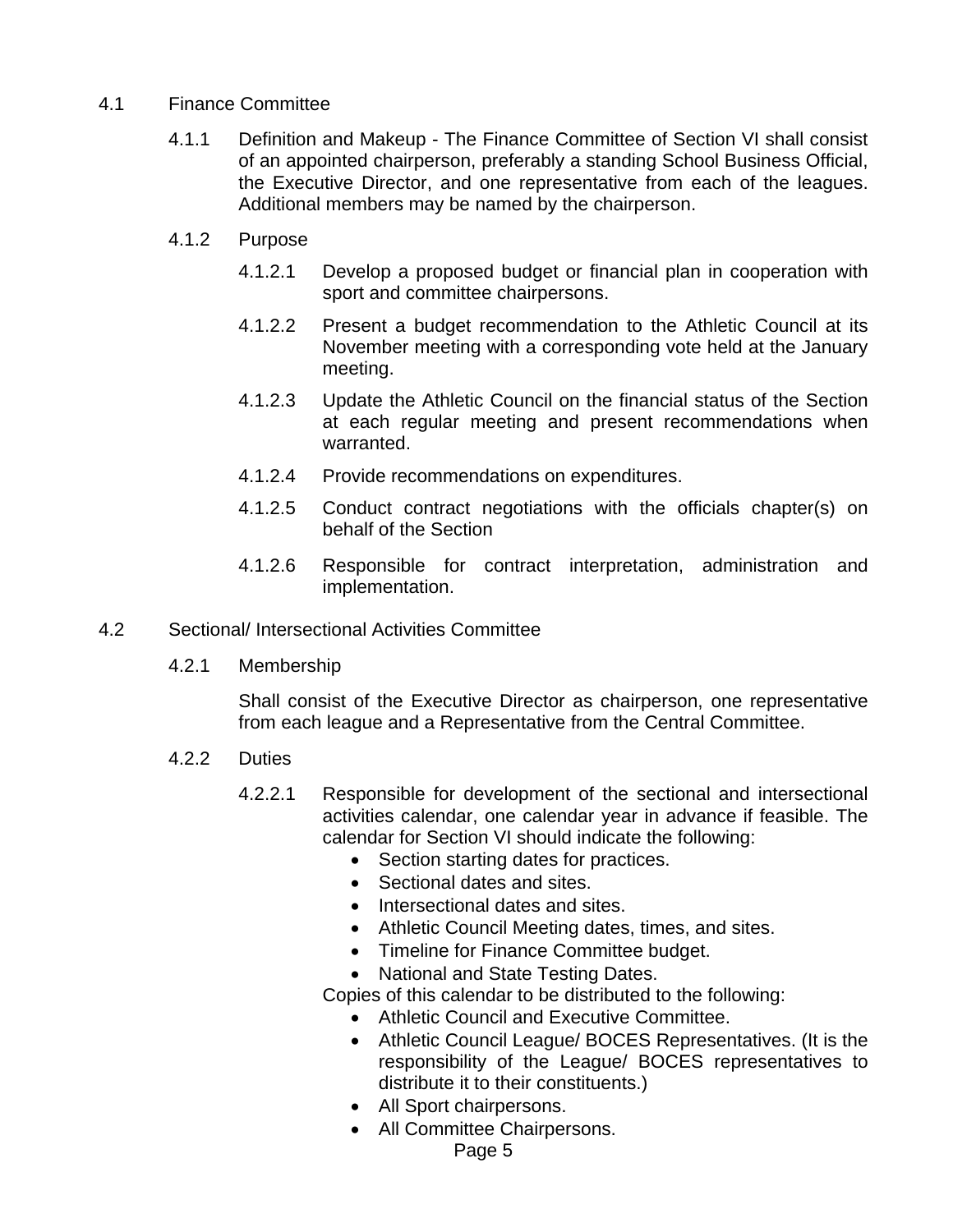- 4.2.2.2 Responsible for overseeing sport chairpersons and their activities:
	- Handbooks
	- Dates
	- Sites
- 4.2.2.3 Responsible for developing a format for and review of sport handbooks.
- 4.2.2.4 Responsible for two reports annually or as directed by the President.
- 4.2.2.5 Review and approve all venues and contracts for sectional competition.
- 4.2.2.6 Oversee and coordinate corporate sponsorship for all sports within Section VI. Corporate sponsorships must have Athletic Council approval.
- 4.2.2.7 Responsible for the general conduct of all sports and recommendations to the Athletic Council as needed.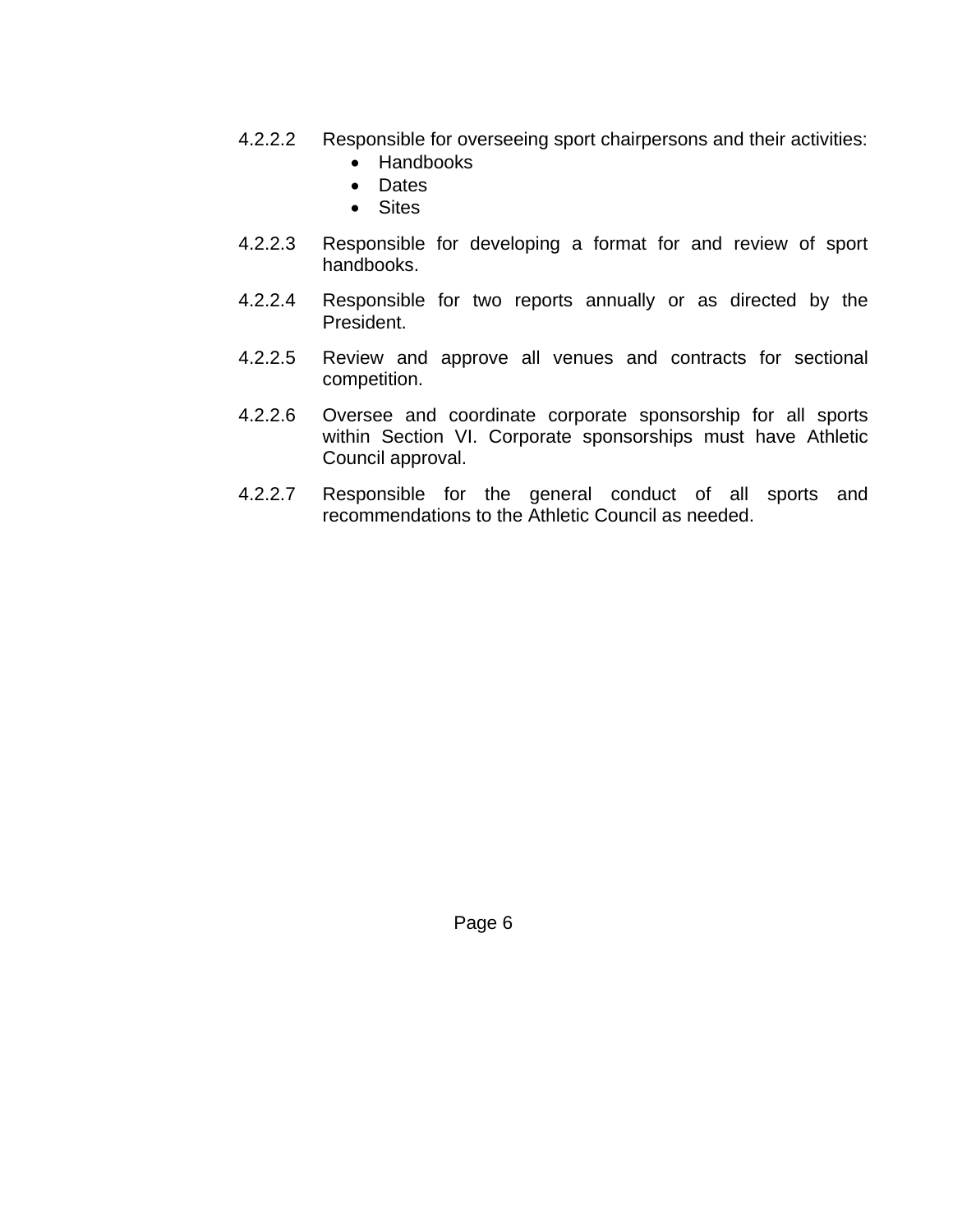#### 4.3 Safety Committee

#### 4.3.1 Membership

Shall consist of an appointed chairperson and the Executive Director. Additional members appointed from the Leagues/ BOCES as needed.

- 4.3.2 Duties
	- 4.3.2.1 Responsible for representing Section VI at all NYSPHSAA Safety Committee meetings.
	- 4.3.2.2 Responsible for reporting to Section VI on all aspects of Program Safety which affect the athletic programs of Section VI.

#### 4.4 Modified Committee

4.4.1 Membership

 Shall consist of appointed chairpersons (male and female) and additional appointed members as needed.

- 4.4.2 Duties
	- 4.4.2.1 Represent Section VI at all NYSPHSAA Modified Sports Meetings.
	- 4.4.2.2 Be responsible for the general conduct of modified sports and make recommendations to the Athletic Council as needed.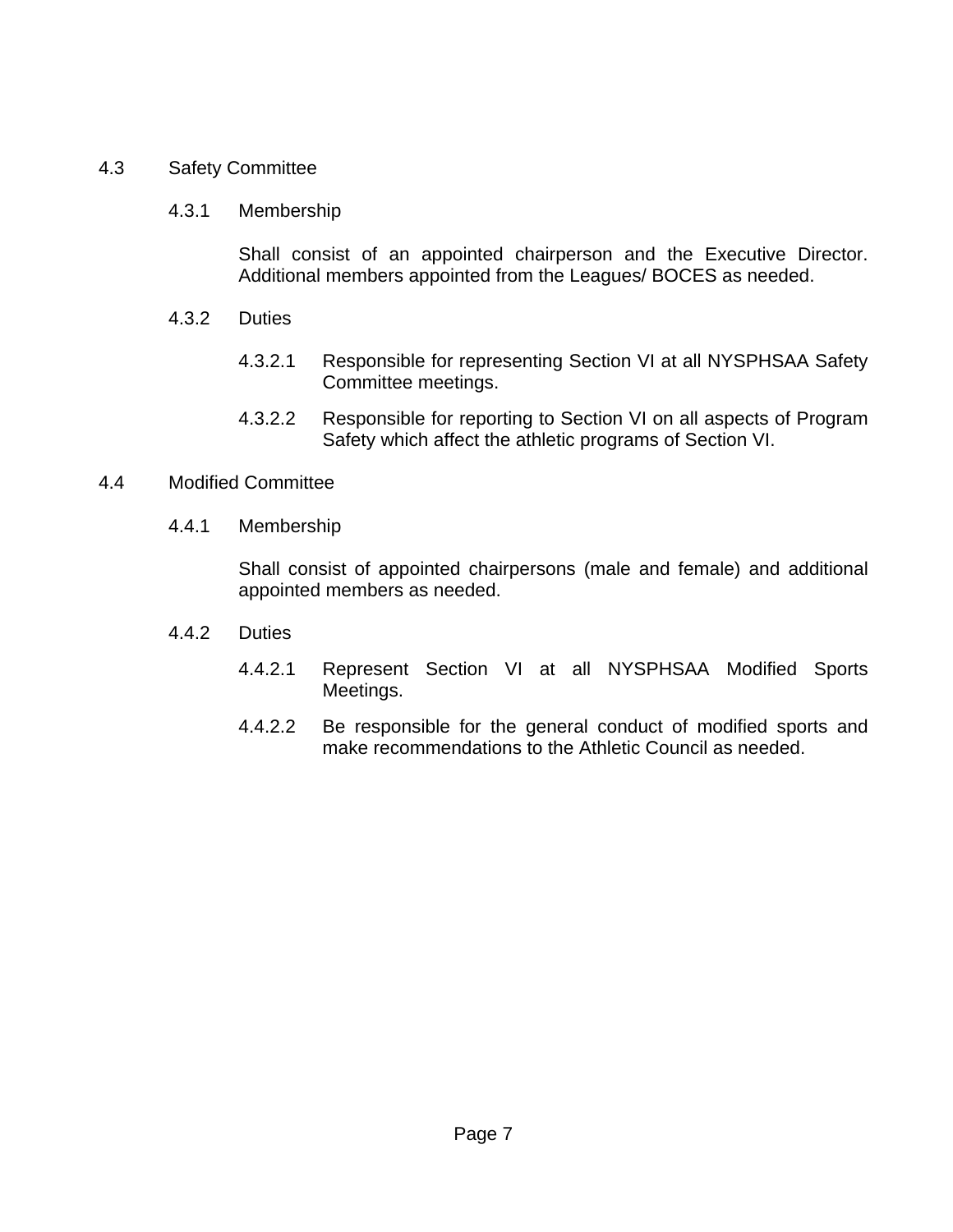#### 4.5 Policy Committee

#### 4.5.1 Membership

Shall consist of an appointed chairperson, the Executive Director and one representative from each league. Additional members may be named by the chairperson.

4.5.2 Duties

Maintain and update the Constitution, By-Laws and sport policy handbooks.

4.5.3 Changes in the Constitution, By-Laws and sport policy handbooks will be reported in the Athletic Council minutes.

#### 4.6 State Executive/Central Committee

4.6.1 Membership

Shall consist of four representatives: Superintendent, Secondary School Principal, Boys Rep of Athletics and Girls Rep of Athletics

- 4.6.2 Duties
	- 4.6.2.1 Represent Section VI at NYSPHSAA Executive and Central Committee meetings.
	- 4.6.2.2 Report to the Athletic Council regarding NYSPHSAA Executive and Central Committee meetings and provide recommendations for action at the NYSPHSAA meetings.
	- 4.6.2.3 Represent their respective groups at NYSPHSAA Executive and Central Committee meetings and the Section VI Athletic Council.
	- 4.6.2.4 Report to the Athletic Council and keep their respective groups informed about current issues.

#### 4.7 Extended Eligibility Committee

4.7.1 Membership

Shall consist of an appointed chairperson, Principals, League Representatives, and additional members selected by the chairperson.

4.7.2 Duties

Receive, investigate and determine the outcome of matters pertaining to extended eligibility as provided for in the state association constitution.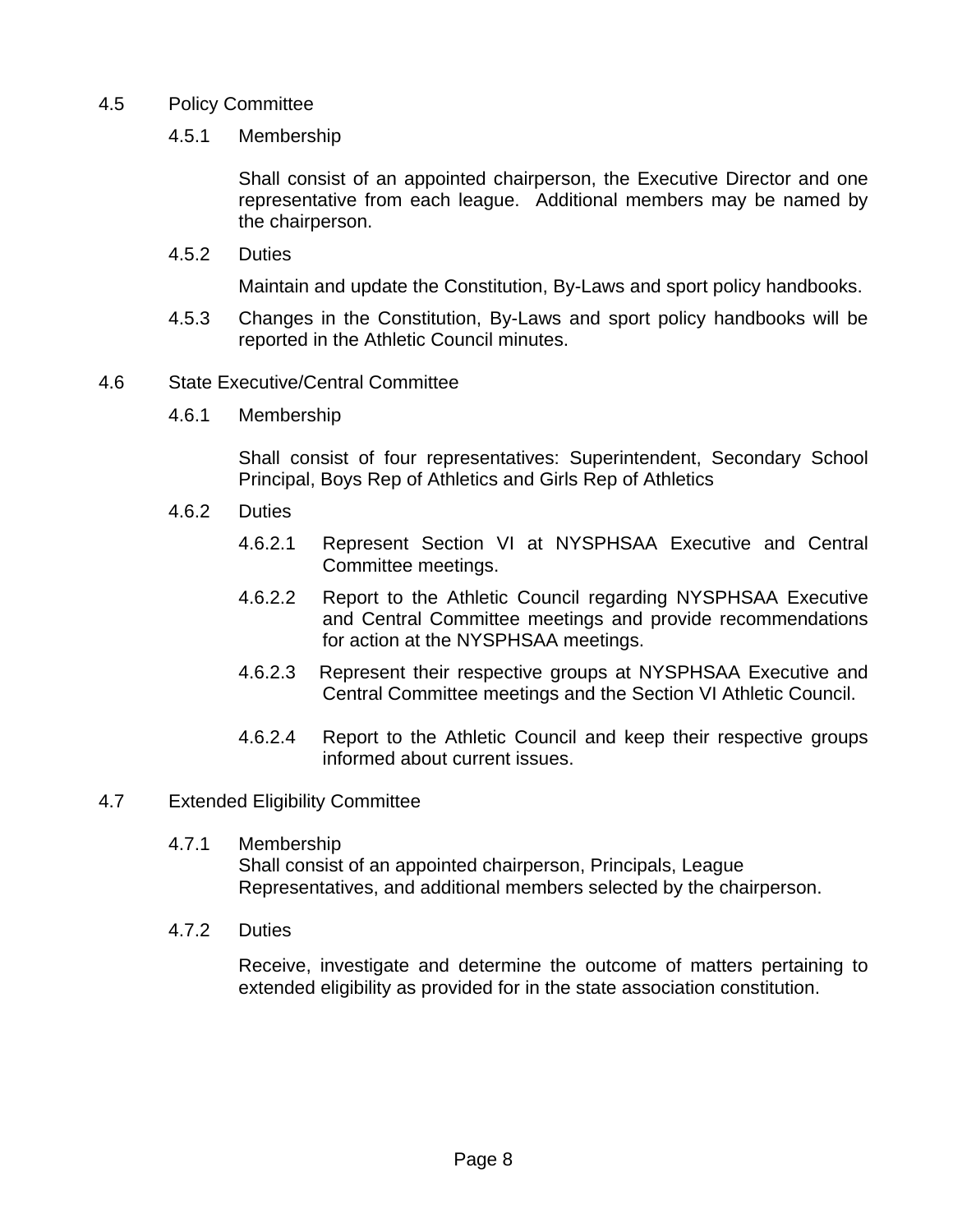- 4.8 Chemical Awareness Committee
	- 4.8.1 Membership Shall consist of an appointed chairperson and trained assistants.
	- 4.8.2 Duties
		- 4.8.2.1 Conduct mandated Chemical Awareness Seminars.
		- 4.8.2.2 Represent Section VI at the State level meetings.
		- 4.8.2.3 Complete all compliance reports as mandated.

## 4.9 Transfer Eligibility Committee

4.9.1 Membership

Chairperson appointed by the President of Section VI and representatives from each league and additional members as deemed necessary by the Chairperson.

- 4.9.2 Duties
	- 4.9.2.1 Receive and rule on questions of transfer eligibility.
	- 4.9.2.2 Chairperson attends state level meetings.
- 4.10 Sportsmanship Committee
	- 4.10.1 Membership

 Chairperson is President-Elect of Section VI. Representatives from each league and any additional members as deemed necessary by Chairperson.

- 4.10.2 Duties
	- 4.10.2.1 Rule on questions of sportsmanship.
	- 4.10.2.2 Follow procedures of sportsmanship policy as listed in the Section VI Manual - Forms and Information (page 27).
- 4.11 Veterans (Retirees) Committee
	- 4.11.1 Membership

Chairperson appointed by the President of Section VI. Additional members as deemed necessary by the chairperson.

- 4.11.2 Duties
	- 4.11.2.1 Voice at Athletic Council meeting and organize annual recognition dinner.
	- 4.11.2.2 Recognize individuals for service to the Section when their service is completed, with a plaque awarded at the Annual Recognition Dinner in August. Service required is a minimum of one term of office. Grant Veteran status to these individuals upon their retirement from public high school.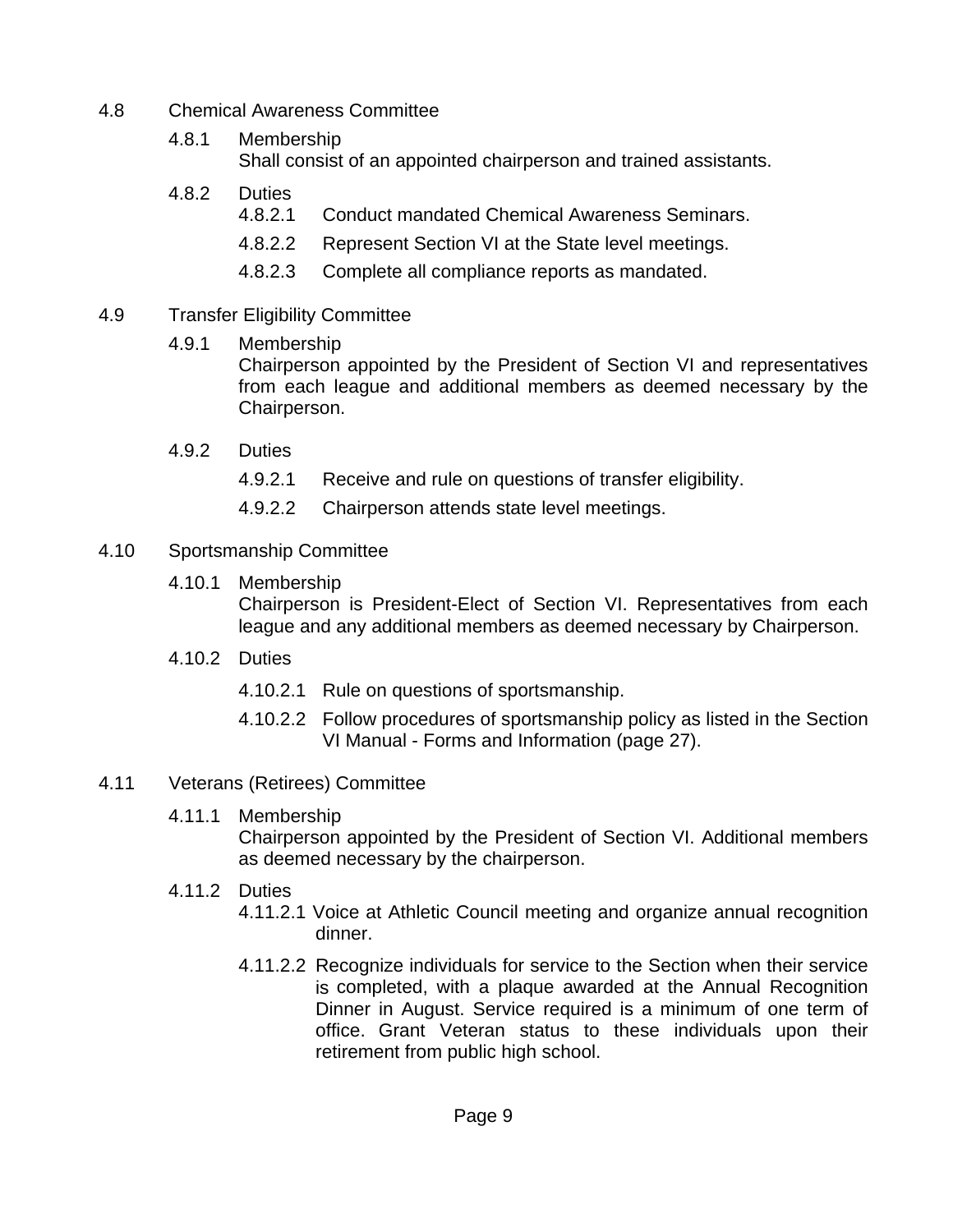#### Article 5 - Sport Chairpersons

- 5.1 General Duties
	- 5.1.1 Appointed by Athletic Council
	- 5.1.2 Establish pre-post dates for meeting of advisory committee.
	- 5.1.3 Prepare yearly sport budget.
	- 5.1.4 Submit sport calendar to Sectional/ Intersectional Committee, including dates for:
		- 5.1.4.1 State meet
		- 5.1.4.2 Qualifiers
		- 5.1.4.3 Sectionals
		- 5.1.4.4 Completion of league competition
	- 5.1.5 Attend State sport chairpersons meetings.
	- 5.1.6 Locate sites for qualifiers and sectionals and arrange for proper supervision. Confirm in writing with school officials. All venues must be approved by the Sectional/ Intersectional Committee.
	- 5.1.7 Appoint the meet and site chairpersons
	- 5.1.8 Organize, duplicate and inform the meet and site chairpersons of their specific duties, including arrangements for proper supervision.
	- 5.1.9 Arrange for officials at all sectional contests
	- 5.1.10 Develop a method of communicating among advisor committee members
	- 5.1.11 Arrange for awards for sectionals to state level of competition through the Executive Director.
	- 5.1.12 Make arrangements for athletes to compete in post-sectionals
		- 5.1.12.1 Housing
		- 5.1.12.2 Meals for individual sports only
		- 5.1.12.3 Transportation coordinate with Executive Director
		- 5.1.12.4 Complete state-required Code of Conduct
		- 5.1.12.5 Medical forms
		- 5.1.12.6 Guidelines for trip
	- 5.1.13 Prepare a sport specific handbook to be dispensed to all member schools and the Athletic Council via the Section VI website.
	- 5.1.14 Divide schools by population for classification according to sport. This is to be done according to existing classification guidelines.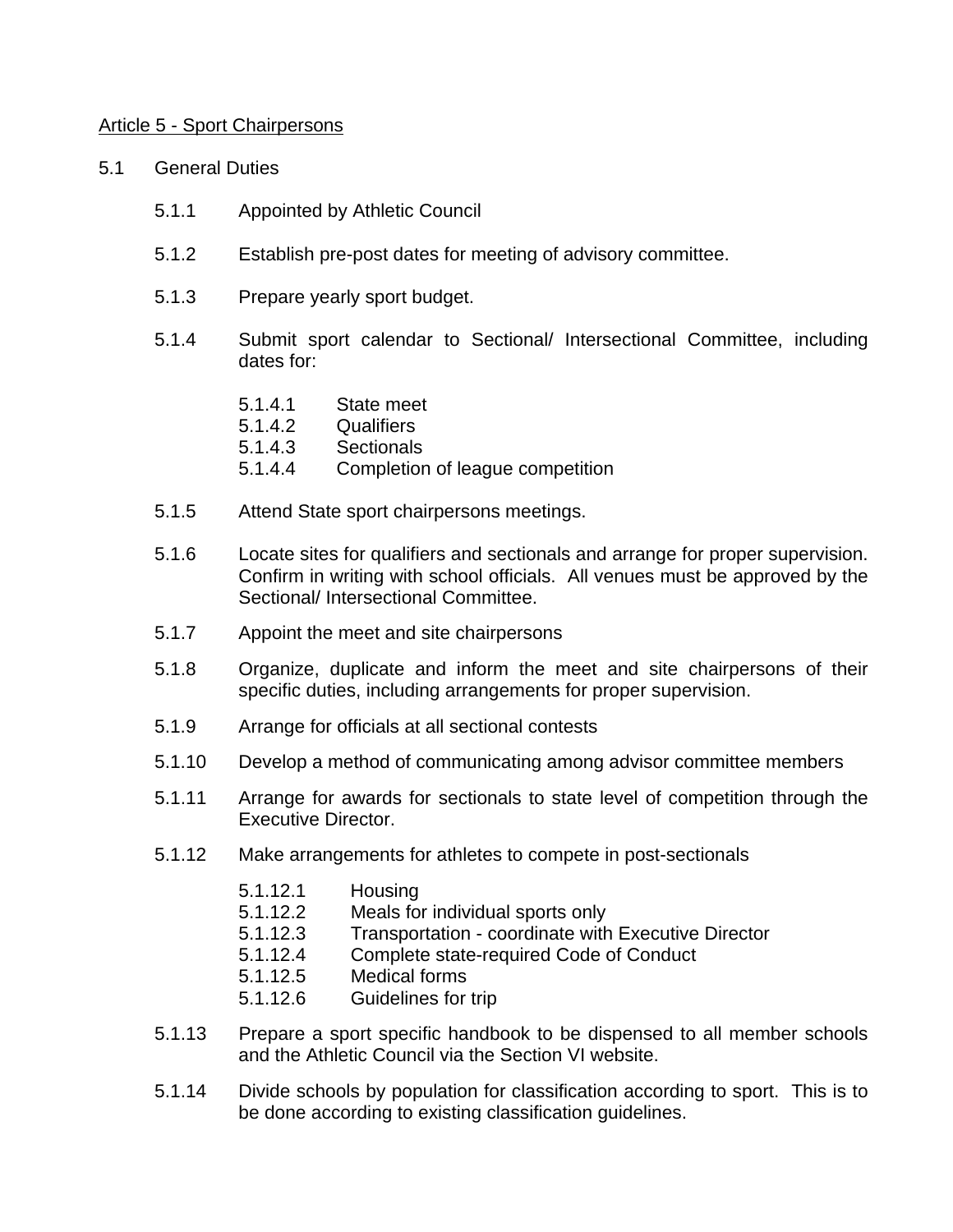- 5.1.15 All schools who enter sectionals or qualifiers are responsible for attendance of their teams at these events.
- 5.1.16 The sport chairperson shall be responsible to notify all schools if a school's team does not fulfill its commitment to participate.
- 5.1.17 Attend Section VI Athletic Council and Sectional/ Intersectional meetings as scheduled.
- 5.1.18 Act as a resource person for problems of eligibility, participation, and sport rules that are listed in the NYSPHSAA Handbook and any other specific rulebook used in the sport.
- 5.1.19 A Games Committee shall be established for each sectional sport contest. This committee shall be appointed by the sport chairperson. They shall deal with any questions and/or protests concerning games/meet rules and conduct of the game or meet. These questions/ protest shall be heard and decided by this committee. The committee's decision shall be final and not subject to appeal.
- 5.2 Specific Duties
	- 5.2.1 Select date, site and time of each contest. All schools are required to honor these dates except for emergency situations.
	- 5.2.2 Monitor all expenses incurred in the operation of each sectional contest as specified in the approved budget. Follow all financial procedures as set forth in the Financial Procedures manual. (note: to be developed with the treasurer and finance committee)
	- 5.2.3 Prepare a guide for all game and site chairpersons relative to their duties and responsibilities.
	- 5.2.4 Establish the number of cheerleaders and players who will be admitted to each sectional contest.
	- 5.2.5 Prepare official game procedures for all Section VI contests:
		- 5.2.5.1 Identify pre-sale tickets at game
		- 5.2.5.2 Submit cash or check for pre-sale tickets sold
		- 5.2.5.3 Submit the Section VI admittance form
	- 5.2.6 Develop and implement a process for the assignment of officials for all sectional contests. This process will be documented in the sport handbook.
	- 5.2.7 Determine composition of protest committee.
	- 5.2.8 Send out evaluation reports to game chairpersons, coaches, directors and officials.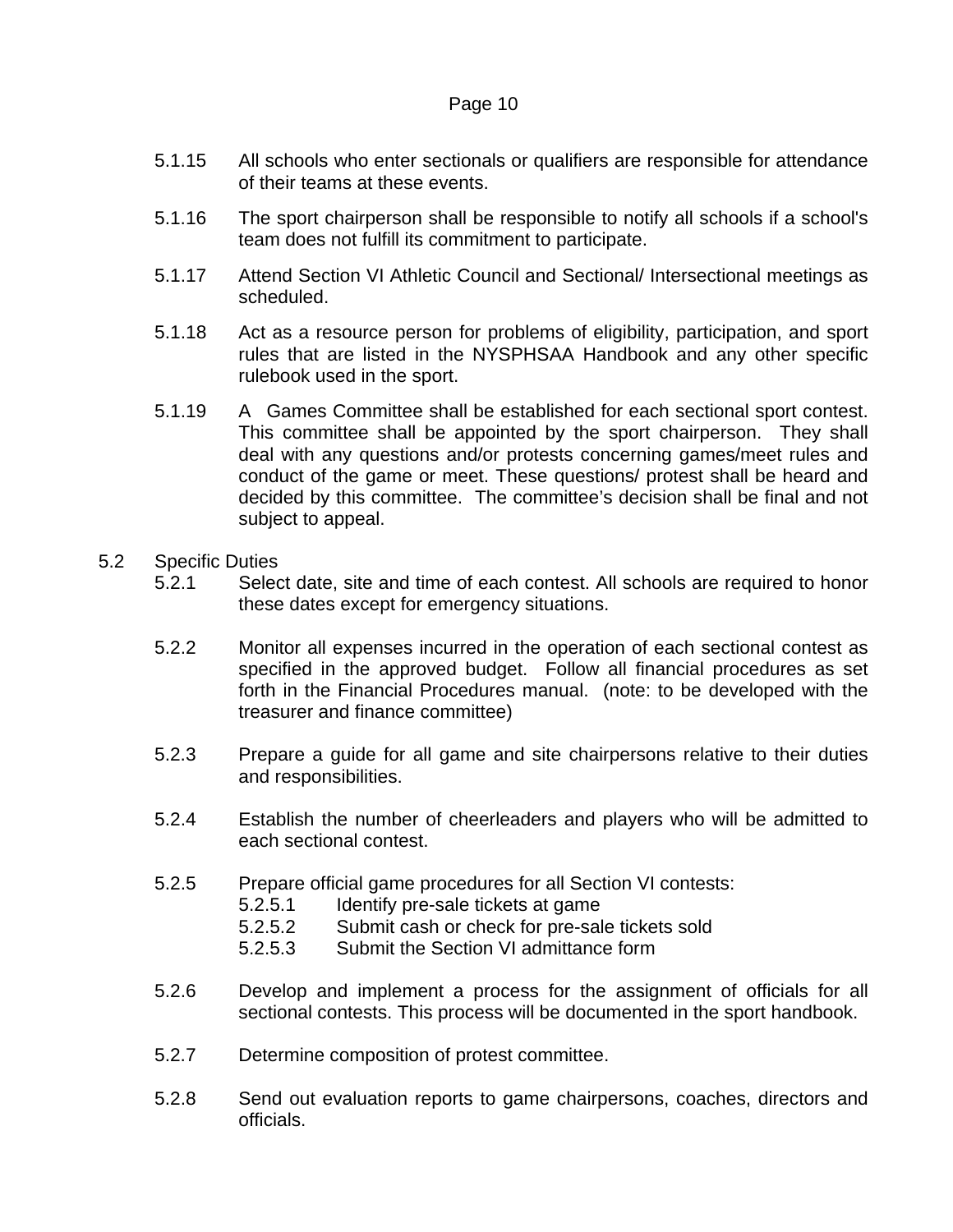- 5.2.9 Distribute specific sport information to all personnel involved:
	- 5.2.9.1 Superintendent
	- 5.2.9.2 Principal
	- 5.2.9.3 Athletic Director
	- 5.2.9.4 Coaches
- 5.2.10 Determine entry procedure for sectionals. Obtain Athletic Council approval and notify schools.
- 5.2.11 Publish tie-breaking procedures for teams or individual competition.
- 5.2.12 Set up classification determination following Constitution when necessary.
- 5.2.13 Prepare information on post-sectionals for all persons who are involved.
- 5.2.14 Arrange for transportation to post-sectionals according to Section VI Policy.
- 5.2.15 Submit to the Executive Director, all necessary results for awards, certificates, plaques, ribbons, shields for the sectional event, plus materials specific to the Chairperson's activity such as: numbers, pins, score sheets and tags
- 5.2.16 Send out information specific to the activity e.g.:
	- Cross-Country: Course information, maps, date rosters, site, scoring and starting time.
	- Softball: no metal spikes used.
	- Track: starting heights infield events.
- 5.2.17 Maintain all Section VI and post-sectional records.
- 5.2.18 Act as resource person for issues of eligibility or participation in the particular sport according to the current NYSPHSAA handbook and sport rulebook.
- 5.2.19 Prepare a sectional handbook to cover pertinent materials relative to sectionals that are not included in the NYSPHSAA Handbook and Sport rulebook.
- 5.2.20 Submit a sport budget to Section VI Finance committee by dates set.
- 5.2.21 Determine policy for scheduling of dual sports conflicts; e.g. some leagues allow a competitor to participate on track and baseball teams.
- 5.2.22 Federation sports shall prepare schedules with the Sectional/ Intersectional Committee for approval by the Athletic Council.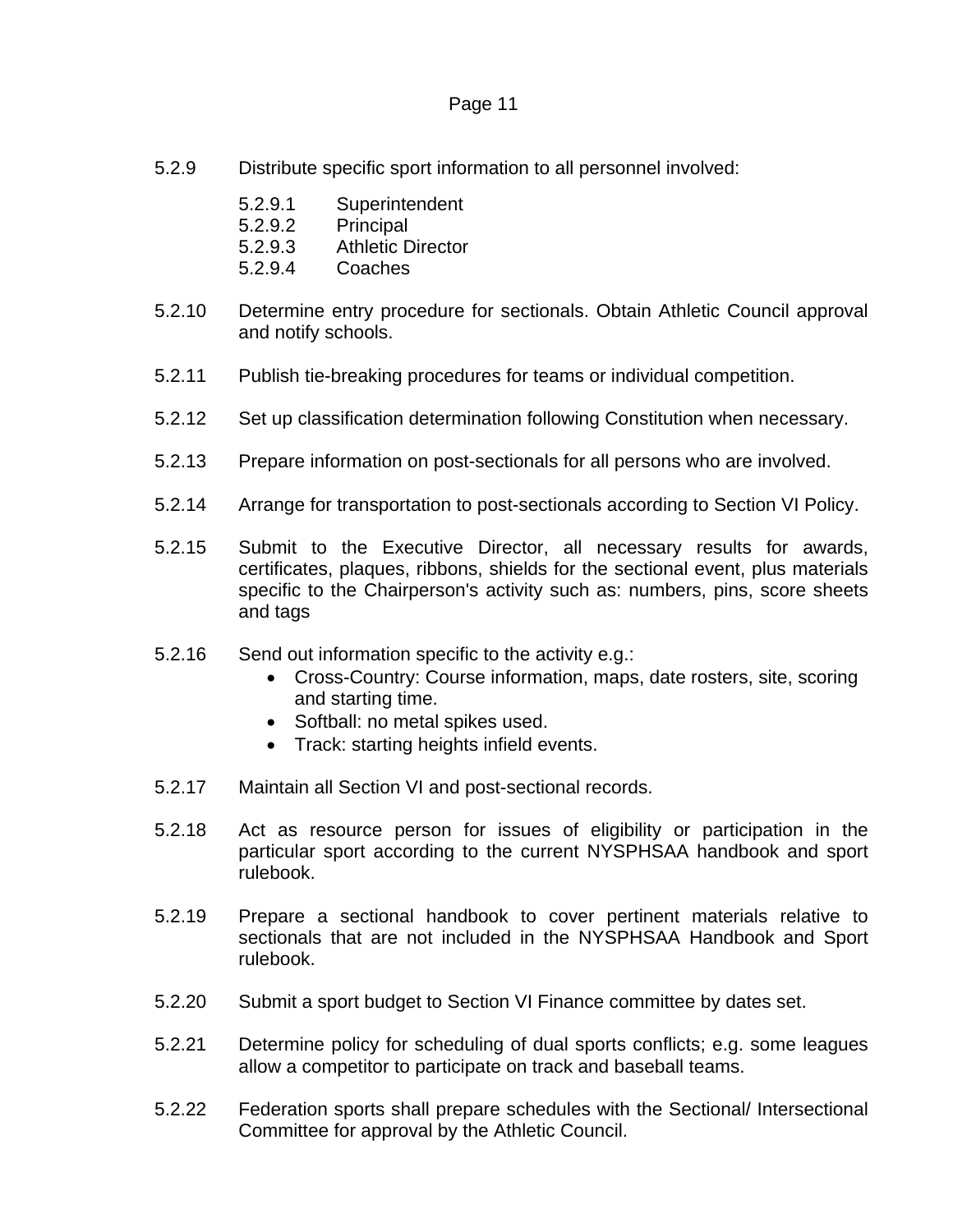- 5.2.23 Section VI Federation Sports, Varsity and Junior Varsity Policies, Rules and Regulations shall be prepared and approved by the Federation and the Athletic Council.
- 5.3 Sports Advisory Committee (sub committee of Sports Chairperson)
	- 5.3.1 Membership
		- 5.3.1.1 The Sports Advisory Committee shall be made up of one member selected by each of the participating leagues. A.
		- 5.3.1.2 The sport chairperson can select additional members to participate on the committee on a non-voting basis such as:
			- **Meet Chairpersons**
			- Site Chairpersons
			- Authorities on that sport
	- 5.3.2 Guidelines for Advisory Committee meetings held by sport chairpersons
		- Pre-Season Meeting
		- Post-Season Meeting
		- Discretionary meetings when necessary
- 5.4 Publicity
	- 5.4.1 At conclusion of each contest, the chairperson in charge will call in the results to radio, television and newspapers. For the most current listing, refer to Media Information in the Section VI Directory.

#### 5.5 Reports

Chairpersons report to the Executive Director, Athletic Council and Sectional/ Intersectional Committee.

- 5.5.1 Develop a common format for pre and post season reports
- 5.5.2 Pre Season Report:
	- List ALL Committee Members. Indicate which members have voting privileges.
	- Proposed budget
	- Information on sectional, post-sectional competition (dates, sites, times, etc.)
	- Number of schools participating
	- Changes in policy and/or practice
	- Other pertinent data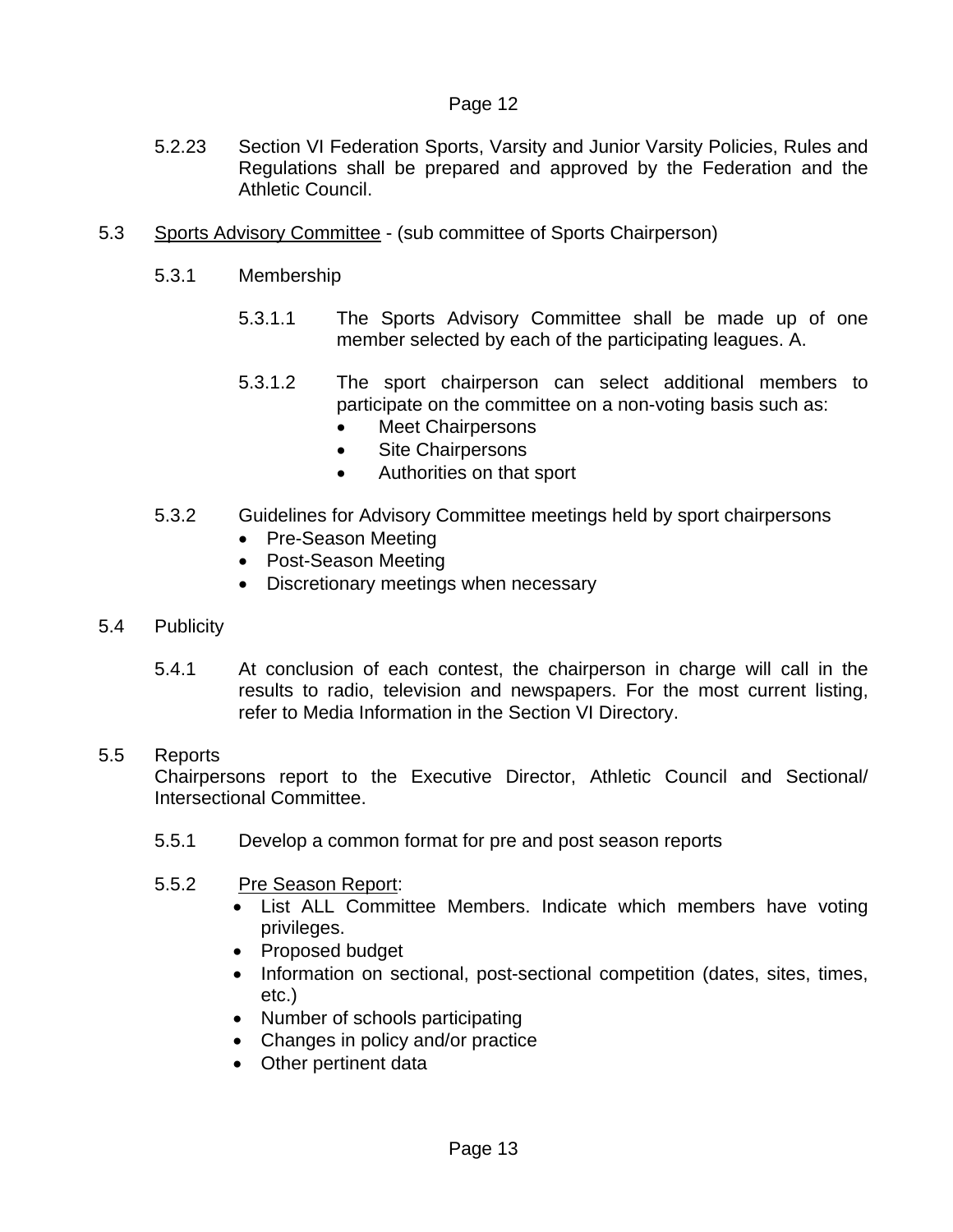- 5.5.3 Post Season Report:
	- Section and post-sectional results
	- Financial information (budget, receipts, expenditures) reconciled with the Executive Director
	- Changes in policy and/or practice (requested and mandated)
	- Other pertinent information
- 5.5.4 The sport handbook will be posted on the Section 6 website for access by Athletic Directors, coaches and the Athletic Council prior to the start of the sport season.
- 5.5.5 Pre & Post Season Reports will be submitted to the Executive Director by dates listed below.

| <b>Pre Season</b> |                     | <b>Post Season</b>   |  |
|-------------------|---------------------|----------------------|--|
|                   | Fall - March 1      | Fall - January 1     |  |
| Winter - May 1    |                     | Winter - May 1       |  |
|                   | Spring - November 1 | Spring - September 1 |  |

 5.5.6 Sport chairpersons will meet with the Athletic Council and Sectional-Intersectional Committee as needed.

> Recommendations coming to the Sectional/ Intersectional Committee must be the result of a majority vote of the sport chairpersons committee.

- 5.5.7 Executive Director will notify sport chairperson if needed at next Athletic Council meeting - reason for attendance will be given.
- 5.5.8 Sport chairpersons can request to speak to Athletic Council by contacting the Executive Director for placement on the agenda.
- 5.5.9 All sport chairpersons will attend a pre-season meeting run by the Executive Director and staff. All policies, procedures, and forms will be reviewed at this meeting.